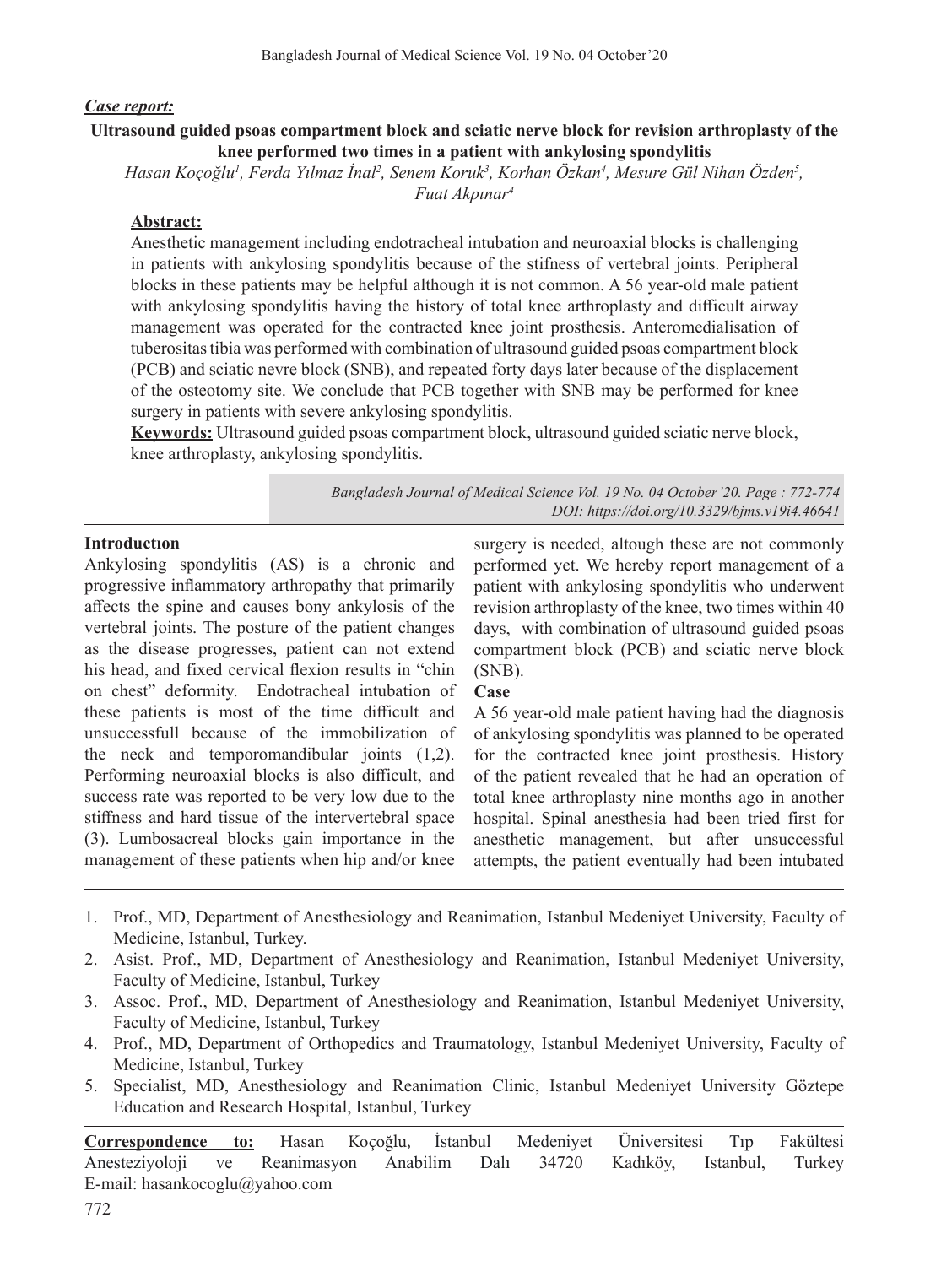with the guide of fiberoptic video-endoscope. Three weeks later roentgenographies displayed patellar luxation. Anesthesiologists offered tracheostomy at that time because of the expected difficult intubation. The patient was hesitant to undergo surgery again because of the previous problems. Patient had changed his mind to undergo operation after eight months, and referred to our university hospital.

His preoperative testresults were all normal. His chest radiographies revealed severe kyphosis, ankylosis of intervertebral spaces, and "chin on chest" appearance (Fig.1,2). After monitoring (ECG, pulse-oxymetry, noninvasive blood pressure, temperature) the patient in the operation room, PCB was performed using a low frequency curved ultrusound probe that was placed transversally in the abdominal flank as described by Sauter (4), and vertebral body, transverse process, psoas muscles and nerves, and kidney were visualized using a developed ultrasound machine (H60NF4L/WR, Samsung Medison, Seoul, Korea). A 22-Gauge 100 mm insulated needle (Stimuplex A, BBraun, Melsungen, Germany) was inserted 3 mm lateral to the midline of the spinal cord, using in-plane technique. The correct tip position was confirmed with quadriceps contraction at 10 cm with 0,5 mA stimulation by a nevre stimulator (Stimuplex HNS11, BBraun, Melsungen, Germany). A 30 mL mixture of local anesthetics (15 mL 2% lidocaine and 15 mL 5% bupivacaine) was injected incrementally in fractioned doses with frequent aspiration. The spread of local anesthetic was observed on transverse axis scan. Immediately after this procedure SNB was performed with the technique described by Karmakar et al (5). After comfirming the success of blocks using pin-prick test and with the loss of movement of foot muscles, surgery was started. In the surgery, anteromedialisation of tuberositas tibia with provisional K wire fixation was done following osteotomy, and stebilized with three cannulated screws. Surgery was successfully completed within 2 hours without any additional anesthetic/analgesic requirement. Forty days after this first operation his rontgenographies revealed displacement of the osteotomy site at the proximal tibia, and new operation was performed with US guided PCB and SNB, similar to the previous operation.



Fig. 1. Chest radiography of the patient (PA view)



Fig. 2. Chest radiography of the patient (Lateral view)

### **Dıscussıon**

General anesthesia (GA) is preferred commonly in the anesthetic management of patients with AS since the stiffnes in vertebral column may cause neuroaxial blocks to be impossiple. However, airway management in these patiens may be difficult during GA depending on the severety of the disease.